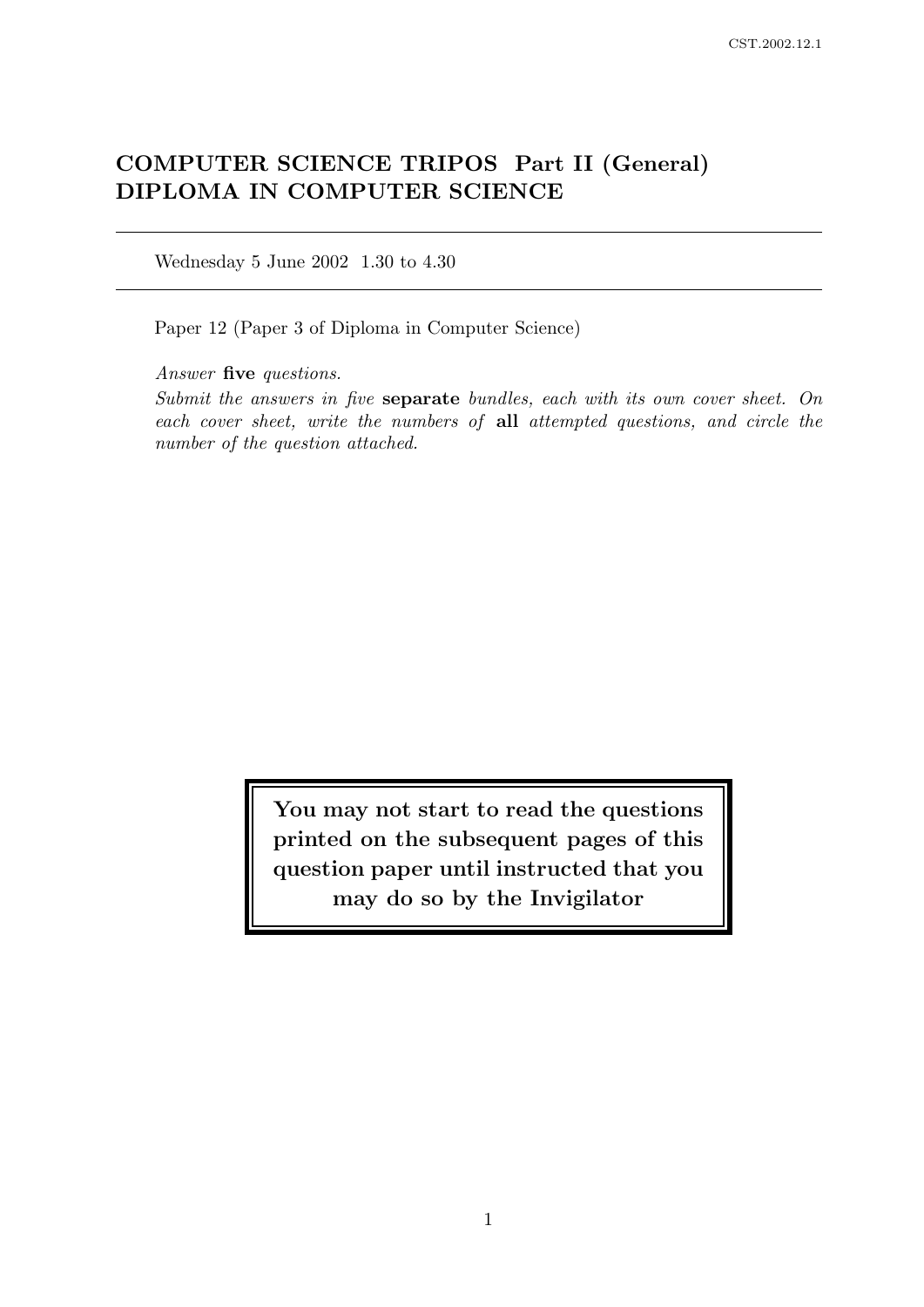## 1 Data Structures and Algorithms

You have available a 20 Gbyte disc on which you need to hold an indexed sequential file consisting of variable length records each having a 20 byte key. Records, including the key, are typically 500 bytes long but never exceed 1000 bytes. The total size of all the records is never more than 10 Gbytes.

- (a) Suggest, in detail, how you would represent this file on the disc. You should choose an organisation that allows
	- $(i)$  efficient insertion of new records.
	- $(ii)$  efficient updating of existing records identified by key, and
	- $(iii)$  efficient inspection of all records in key order.

[14 marks]

(b) If the total size of the database is 10 Gbytes, estimate, for your organisation of the file, how many disc transfers would be needed to access a record with a given key, and estimate how many transfers would be required to read the entire database in sequential order. [6 marks]

### 2 Computer Design

Modern dynamic random access memories (e.g. DRAM, SDRAM and RAMBUS) all support burst mode read and write access.

- (a) Give an outline of the bus activity for a burst mode read access. [4 marks]
- (b) Explain the difference between a direct mapped cache and an associative cache. [4 marks]
- (c) What cache line replacement policies are typically used for a direct mapped cache and a set associative cache? [4 marks]
- (d) Why are caches able to exploit burst mode accesses, and why is a write buffer often used? [4 marks]
- (e) What is bus snooping and what does it achieve?  $[4 \text{ marks}]$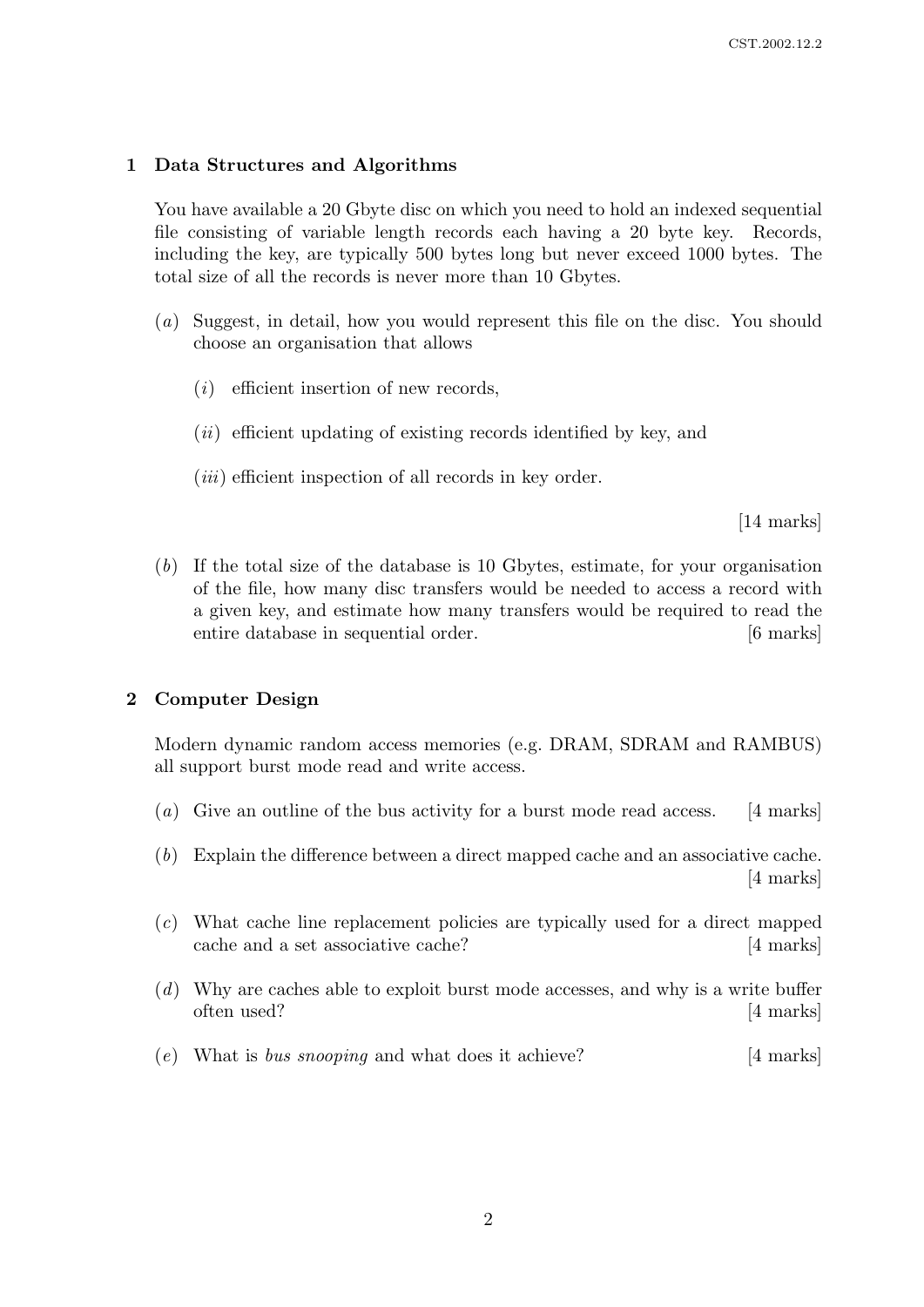# 3 Digital Communication I

Consider the real-time transport of audio across a network.

- (a) What are the advantages of digitising the audio? [5 marks]
- (b) What are the disadvantages and how can they be mitigated? [5 marks]
- (c) What characteristics of the end-to-end channel across the network would be desirable, and how are these different from those which would be desirable for time-insensitive data? [5 marks]
- (d) Discuss the applicability of asynchronous and synchronous multiplexing in carrying real-time audio traffic. [5 marks]

## 4 Business Studies

- (a) Distinguish between top-down, bottom-up and spiral (rapid prototype) development methodologies. Illustrate your answer with reference to an example of designing a building. [5 marks]
- (b) You are in charge of commissioning the design of a new building, such as the new Computer Laboratory building. Draw up a high-level GANTT chart for this task up to the letting of the building contract. [10 marks]
- (c) Discuss what monitoring and quality control procedures might apply to the design process. How will you get the agreement of the various stakeholders? [5 marks]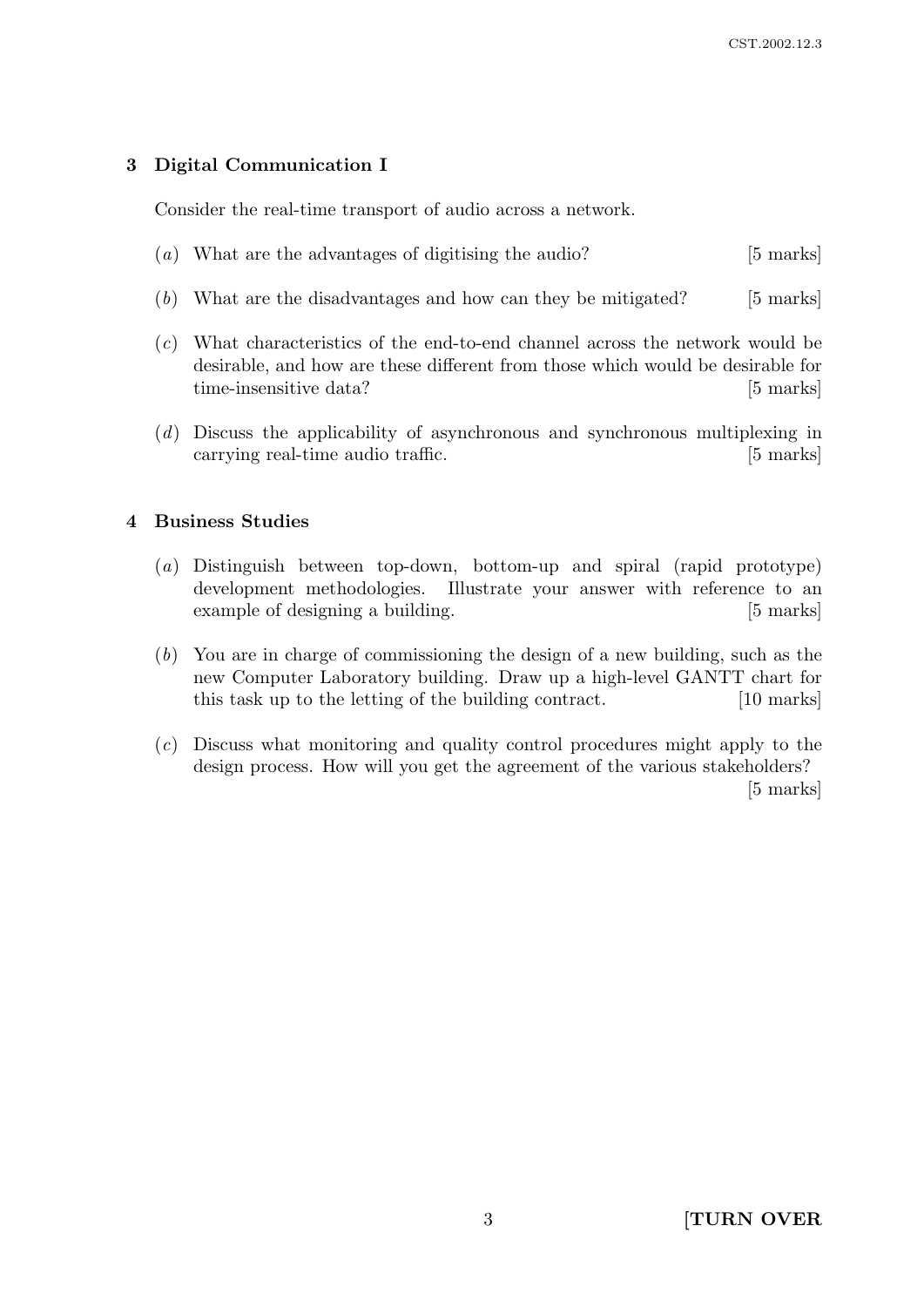## 5 Comparative Programming Languages

This question concerns the representation of parse tree nodes for expressions composed of integer constants, identifiers, and integer operators for addition, subtraction, multiplication and division. In a typeless language, such as BCPL, each node can be implemented as a vector whose first element holds an integer identifying the node operator. The size of the vector and the kinds of value held in the other elements then depends on this node operator.

- (a) Complete the description of how you would represent such integer expressions in a typeless language. [5 marks]
- (b) Suggest how you would represent such integer expressions in C and either ML  $or$  Java.  $[10 \text{ marks}]$
- (c) Briefly discuss the relative merits of your C data structure compared with that used in the typeless approach. [5 marks]

## 6 Compiler Construction

- (a) Assuming a Java type is given to each variable, state a method by which an overloaded operator (such as  $+,-$  etc.) in a Java program can be determined to be an int, real or other operator. [3 marks]
- (b) Explain, using pseudo-code as appropriate, how to convert a syntax-tree into stack code such as that used in the JVM. For the purposes of this question, you only need consider trees representing bodies of void-returning functions, and these bodies only as consisting of a list of statements of the form int  $x = e$ ; or  $x = e$ ; where x ranges over variables and e over expressions; expressions contain variables, integer constants, the binary operator + and static method invocations. [10 marks]
- (c) Show how a sequence of simple stack code instructions, such as those used in your answer to part  $(b)$  above, can be translated into a sequence of instructions for a register-oriented architecture of your choice, for example ARM or Pentium. [7 marks]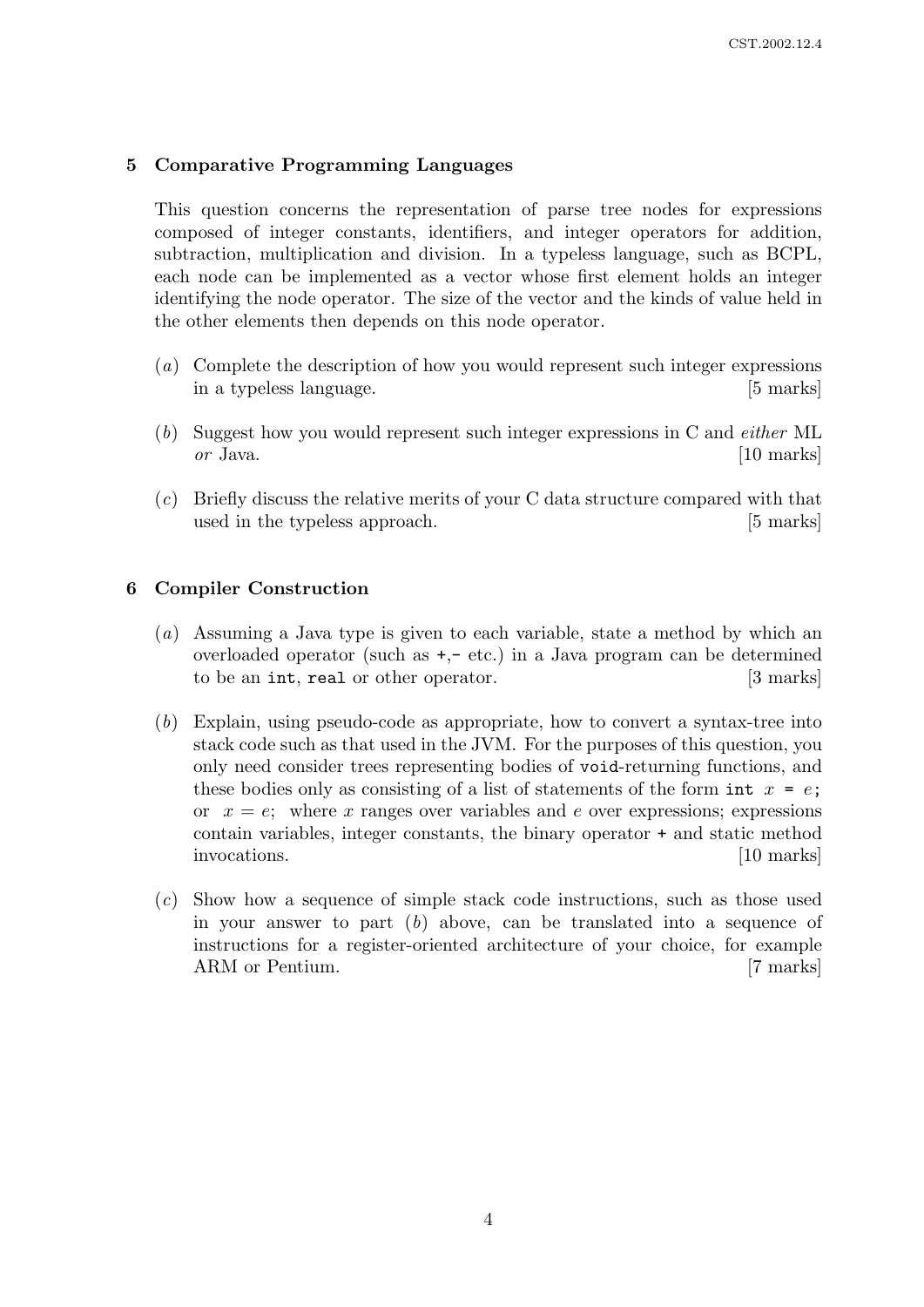# 7 Prolog for Artificial Intelligence

- (a) Give a simple definition of the Prolog predicate  $dfx$  that can perform symbolic differentiation with respect to the variable x of expressions composed of integers (e.g.  $0, 1, \ldots$ ), symbolic constants (e.g.  $a, b, \ldots$ ), symbolic variables (e.g.  $x, y, ...$ ) and the operators  $+, -$  and  $*,$  for addition, subtraction and multiplication. The first argument of dfx is the expression to differentiate and the second argument is the result. Your definition need not perform any simplification of the result. [6 marks]
- (b) Trace the execution of the call:  $dfx(x*x-2, R)$ . [2 marks]
- $(c)$  Now modify your definition so that it simplifies the result by the applications of rewriting rules such as:  $1 \times x \Rightarrow x$  and  $x - 0 \Rightarrow x$ . [8 marks]
- (d) Discuss to what extent, if any, either of your predicates could be used to integrate an expression. [4 marks]

# 8 Databases

| (a) | Describe the relational model of data.                                                                      | [6 marks]          |
|-----|-------------------------------------------------------------------------------------------------------------|--------------------|
| (b) | Explain the following concepts in relational databases:                                                     |                    |
|     | entity integrity constraint;<br>(i)                                                                         | $[1 \text{ mark}]$ |
|     | <i>(ii)</i> foreign key and how it can specify a referential integrity constraint<br>between two relations; | [4 marks]          |
|     | $(iii)$ semantic integrity constraint.                                                                      | $[1 \text{ mark}]$ |
| (c) | What is a functional dependency?<br>(i)                                                                     | $[1 \text{ mark}]$ |
|     | $(ii)$ Define Boyce-Codd Normal Form (BCNF).                                                                | [3 marks]          |
|     | $(iii)$ Define Third Normal Form $(3NF)$ .                                                                  | [3 marks]          |
|     | $(iv)$ What is the relationship between BCNF and 3NF?                                                       | $ 1$ mark          |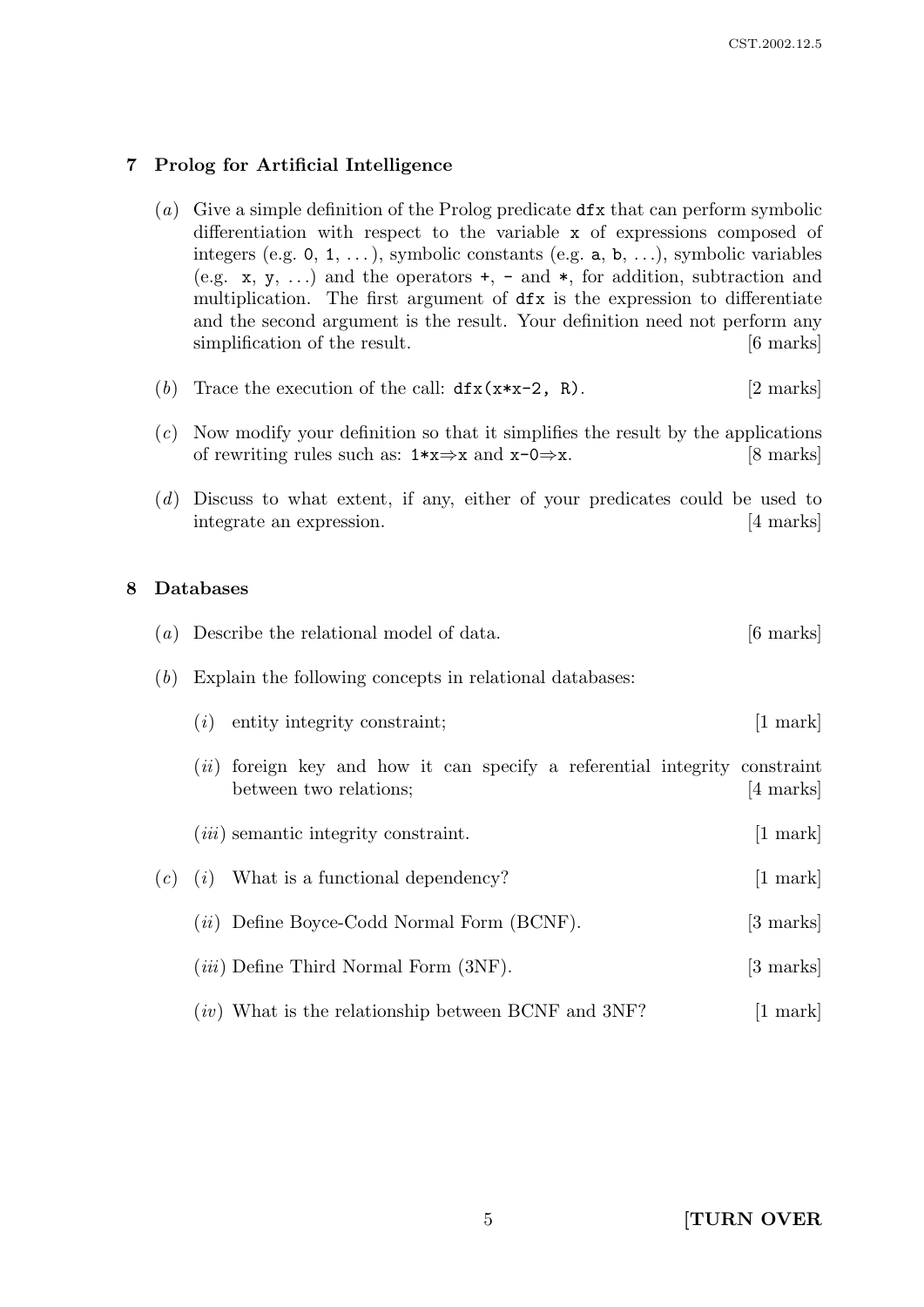#### 9 Numerical Analysis II

- (a) In the Chebyshev characterisation theorem, the best  $L_{\infty}$  approximation to  $f(x)$  over a closed finite interval by a polynomial  $p_{n-1}(x)$  of degree  $n-1$  has the property that the maximum error  $|e(x)|$  is attained at M distinct points  $\xi_j$  such that  $e(\xi_j) = -e(\xi_{j-1})$ . What is M? [2 marks]
- (b) Let  $x = m \times 2^k$  represent a normalised number in a floating-point Let  $x = m \times 2$  represent a normalised number in a notating-point<br>implementation. When computing  $\sqrt{x}$  show how the domain of the problem can be reduced to  $x \in [1, 4)$ . Find the coefficients a, b which minimise  $||e(x)||_{\infty}$ over [1, 4] where  $e(x) = ax + b - \sqrt{x}$ . [8 marks]
- (c) Taking full account of symmetry, describe the form of the best polynomial approximation  $p(x)$  to  $x^4$  over [−1, 1] by a polynomial of lower degree. Sketch  $x^4$  and  $p(x)$ , showing the extreme values of  $|e(x)|$  where  $e(x) = x^4 - p(x)$ . Hence compute the coefficients of  $p(x)$ . [10 marks]

#### 10 Introduction to Functional Programming

- (a) Give a recursive definition of an ML datatype 'a tree of binary trees consisting of nodes where data items are stored. Each such node is either a leaf or a branch node with left and right trees as branches. [3 marks]
- (b) Write a recursive function size of type 'a tree  $\rightarrow$  int that returns the number of nodes of a given tree. [4 marks]
- (c) Write an iterative function isize of type int  $*$  'a tree  $\rightarrow$  int which satisfies the following identity for all integers  $n$  and all trees  $t$

$$
isize(n, t) = size(t) + n
$$
\n(1)

[6 marks]

 $(d)$  Prove, by structural induction, that the identity (1) holds for the two functions you defined. [7 marks]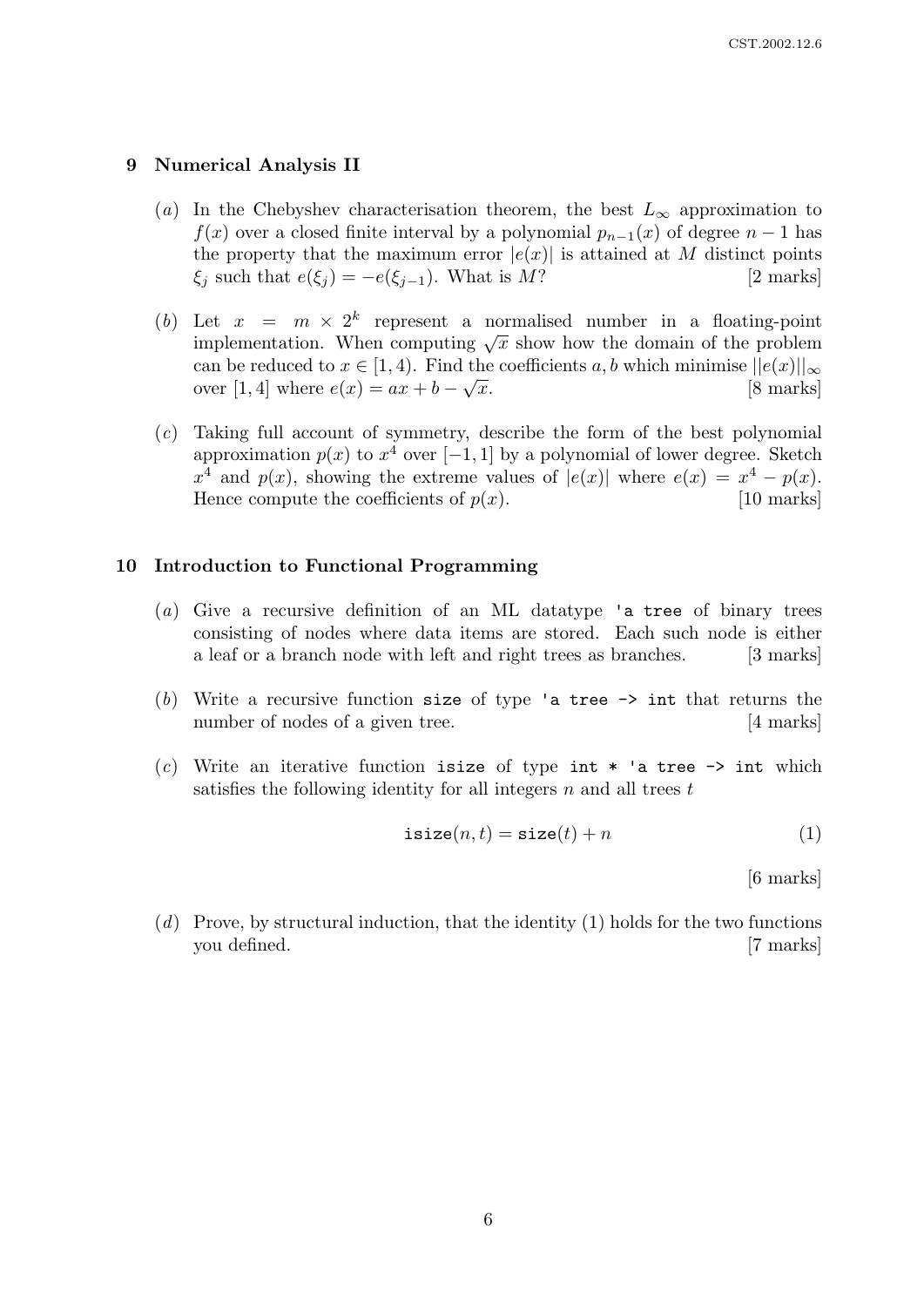#### 11 Computer Vision

The following very useful operator is often applied to an image  $I(x, y)$  in computer vision algorithms, to generate a related "image"  $q(x, y)$ :

$$
g(x,y) = \int_{\alpha} \int_{\beta} \nabla^2 e^{-\left((x-\alpha)^2 + (y-\beta)^2\right)/\sigma^2} I(\alpha,\beta) \, d\alpha \, d\beta
$$

where

$$
\nabla^2 = \left(\frac{\partial^2}{\partial x^2} + \frac{\partial^2}{\partial y^2}\right)
$$

- (a) Give the general name for this type of mathematical operator, and the chief purpose that it serves in computer vision. [2 marks]
- (b) What image properties should correspond to the zeroes of the equation, i.e. those points  $(x, y)$  in the image  $I(x, y)$  where the above result  $q(x, y) = 0$ ? [3 marks]
- (c) What is the significance of the parameter  $\sigma$ ? If you increased its value, would there be more or fewer points  $(x, y)$  at which  $q(x, y) = 0$ ? [3 marks]
- (d) Describe the effect of the above operator in terms of the two-dimensional Fourier domain. What is the Fourier terminology for this image-domain operator? What are its general effects as a function of frequency, and as a function of orientation? [4 marks]
- (e) If the computation of  $q(x, y)$  above were to be implemented entirely by Fourier methods, would the complexity of this computation be greater or less than the image-domain operation expressed above, and why? What would be the tradeoffs involved? [4 marks]
- (f) If the image  $I(x, y)$  has 2D Fourier Transform  $F(u, v)$ , provide an expression for  $G(u, v)$ , the 2D Fourier Transform of the desired result  $q(x, y)$  in terms of only the Fourier plane variables  $u, v, F(u, v)$ , and the above parameter  $\sigma$ .

[4 marks]